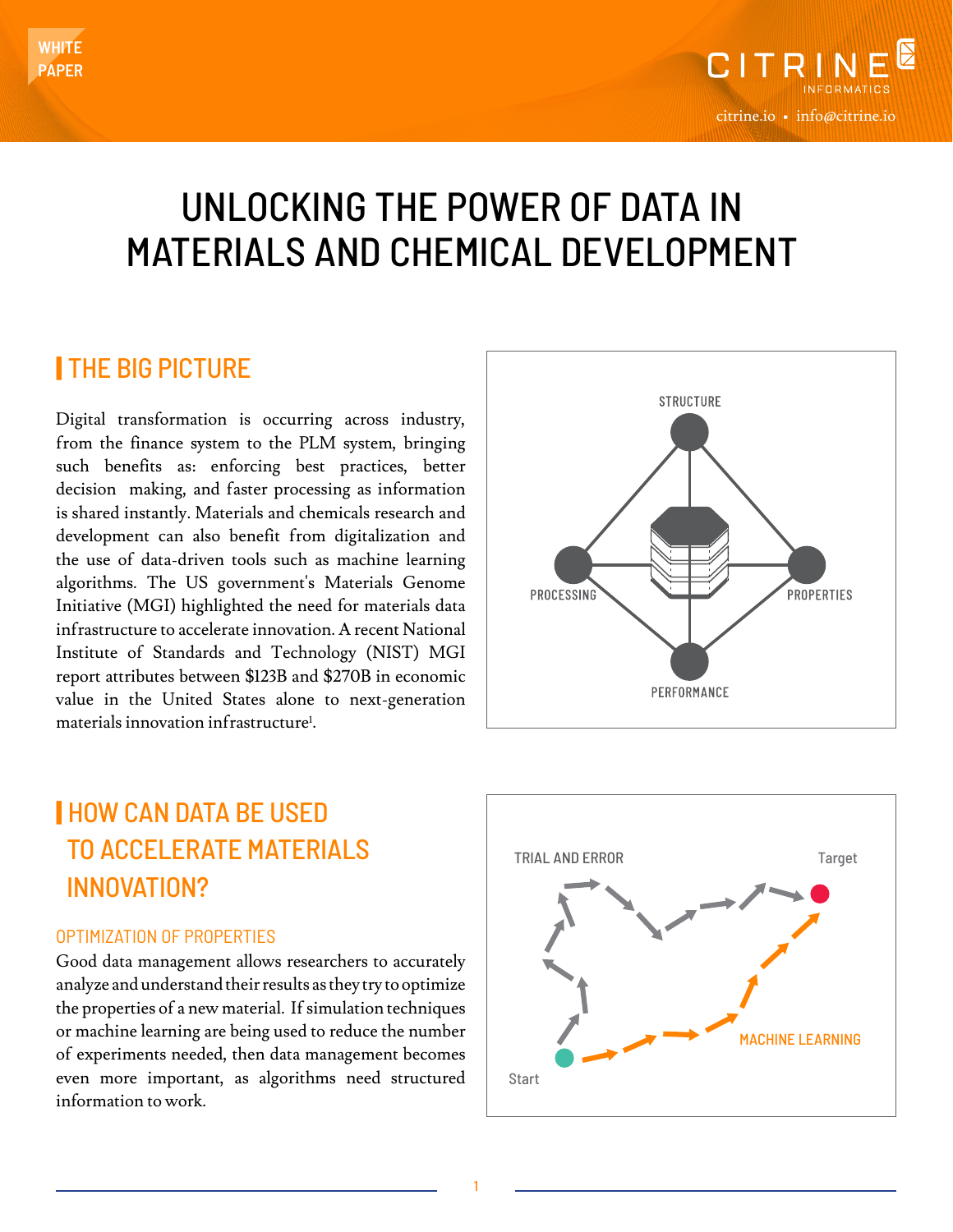#### CUSTOMER RESPONSIVENESS

When new customer requirements are expressed it is important to be able to quickly find out if a current product already matches the property profile requested and, if not, which material could be most easily and cheaply adapted to meet the demand. Materials Informatics enables companies to do this in minutes, but requires properly structured data to do so.

#### COST REDUCTION

Machine learning enables many more parameters to be systematically considered as materials are optimized. Rationalizing ingredients to enable bulk purchases, using cheaper ingredients to achieve the same result, or using process settings that require less energy or increase consistency of the product can all be efficiently considered using AI algorithms, so long as the algorithm can interpret the data.

#### MEETING REGULATIONS AND BECOMING MORE SUSTAINABLE

Whether it is meeting regulations around conflict minerals, restricted substances, or emissions and waste, data is key in identifying where certain substances and minerals are used. Data is also needed to power AI models that can optimize physical performance criteria at the same time as reducing dependence on critical materials, improving recyclability, or reducing the carbon footprint of production.

#### LEARNING

Both researchers and AI algorithms can learn from data. The more the better. By having a well structured, well curated, high-quality dataset focused on the materials or chemicals you produce, your team can understand how composition and processing conditions affect properties. By ensuring that your data can be reused in the future by the team that made it or other teams doing similar work at different sites, a powerful superset of data can be used to ensure accurate property predictions.

# | PRINCIPLES OF GOOD DATA MANAGEMENT FOR SCIENTIFIC DATA

Good data management requires:

- A **scalable database** that can be quickly queried by multiple people around the globe.
- A **data model** that is flexible enough to work for different teams on different projects, but structured enough to ensure all data can be understood and used by all teams.
- A **workflow** that encourages best practice without getting in the researchers' way.
- An **intuitive user interface**, empowering researchers rather than just training them to do tasks.
- **Visualization and analysis tools** that researchers value and want to use.

Citrine Informatics has been working on this area for the last 5 years. Data is the lifeblood of both science and machine learning, and getting this right has been key to Citrine's success.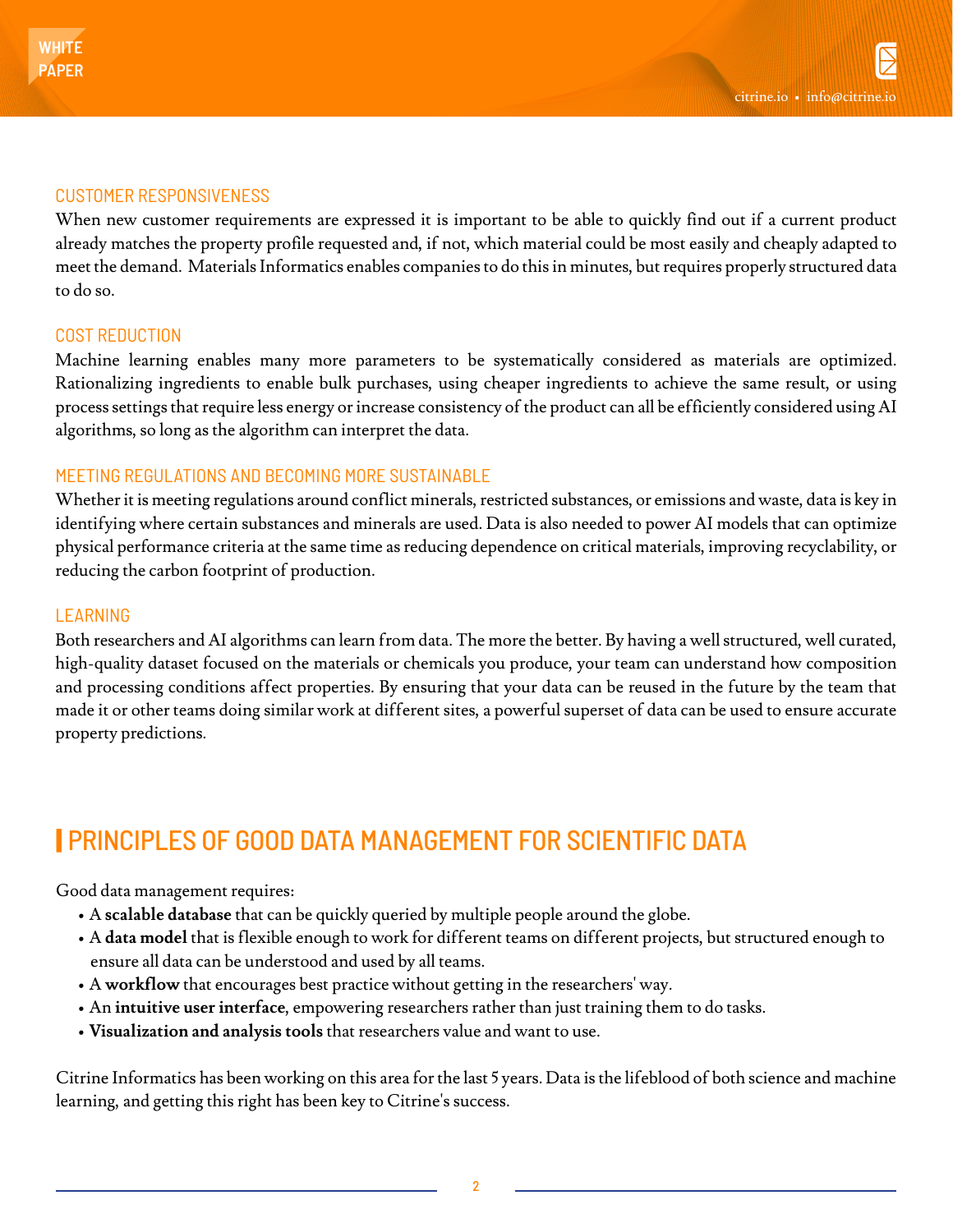### | HIGHLIGHTS OF CITRINE'S DATA MANAGEMENT

#### GETTING DATA IN

A library of "ingesters" is available to speed the importation of data from common instrument files such as those from x-ray diffraction equipment (.xrd) and crystal structure programs (.cif). Once in, the data is then much more valuable to researchers, as it can easily be analyzed, compared to other data, and used. Alternative systems such as ELN/LIMS merely warehouse the raw datafiles, requiring scientists to take these files out of the system and run them through proprietary software to use the data.



#### CONVERTING SPECIALIZED INFORMATION TO DATA

Descriptor libraries convert information such as chemical formulas to data points of the relevant features.



#### SECURE, SEARCHABLE, AND SCALABLE

Enabling quick access to the data, from anywhere in a global organization while maintaining the security of the data, is a software engineering challenge. Citrine's AI Platform is built from the ground up to be used enterprise-wide with data access controls. Teams can be self-sufficient but still benefit from network effects. Citrine's Platform is deployed privately on AWS in a way that scales dynamically as more teams get on board. It is built to the information security standard ISO27001.

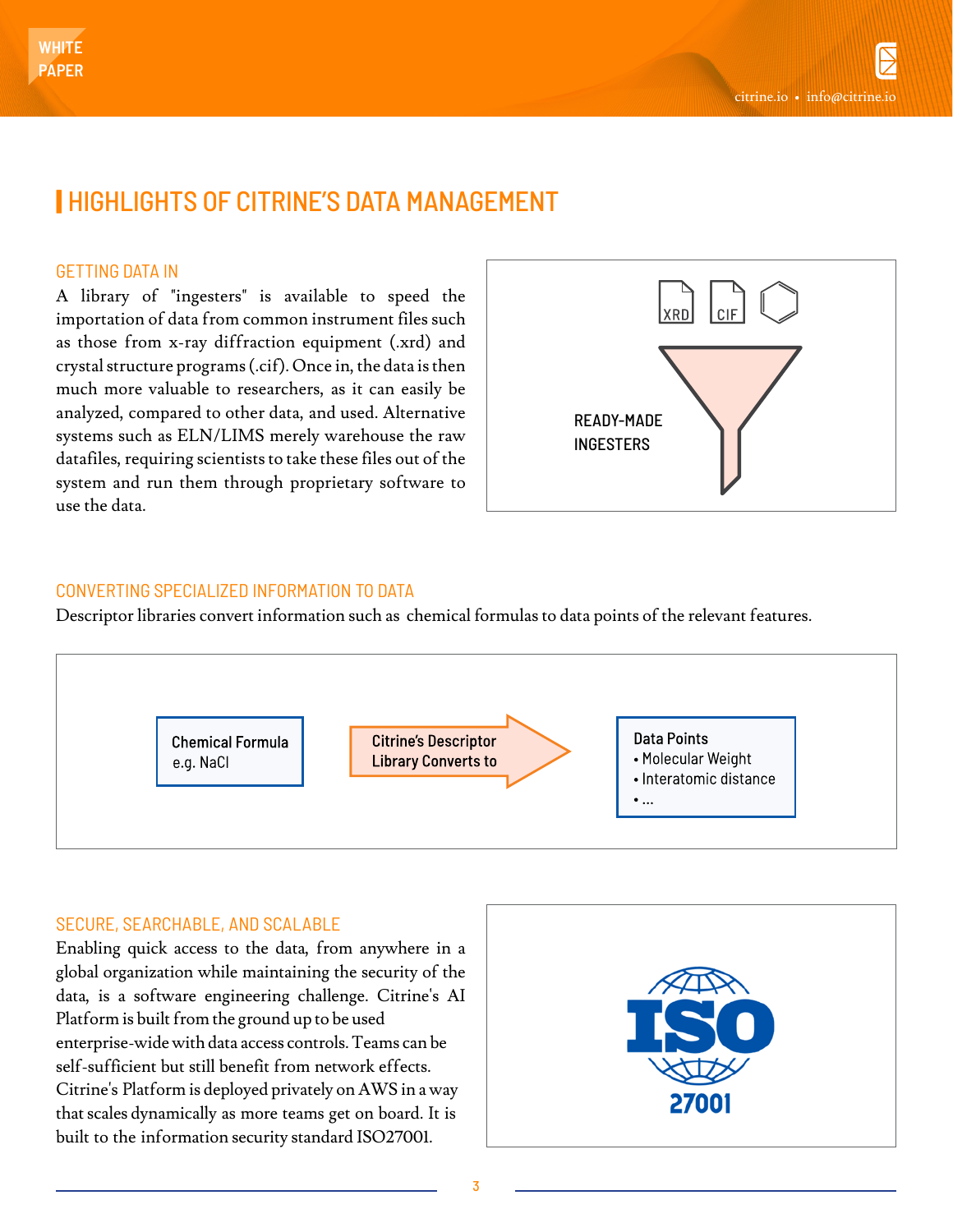#### DATA MODEL

Historically, database systems were designed for banks not for science! Relational databases have a rigid design, making adding/removing categories of information slow and difficult. The most fortuitous experiments are the unexpected results, so you need a system that doesn't get in the way of following those leads. In contrast, data management is often so unpleasant that for many companies the only structured data that is stored is metadata (experiment ID, data, sample ID, etc.) or core quality control measurements that are unlikely to change. This results in scientists using a sea of spreadsheets to store data from their ongoing work. What is needed is a data model that never turns away data. It needs to be structured but not rigid.

By partnering with and learning from customers across different materials and chemical classes, Citrine's team of data science and material science experts have developed a materials data model (Graphical [Expression of Materials Data:](https://citrineinformatics.github.io/gemd-docs/) [GEMD](https://citrineinformatics.github.io/gemd-docs/)). The key to the model is being able to systematically specify all the context surrounding the steps in a material processing history. All of the processing conditions and batch measurements are relevant to the final properties of the material. Each step from procurement to final product is visualized in the material history; clicking uncovers the details. At each stage, both the specified processing paramters (e.g. 200ºF) and the actual measured parameter in that run e.g. (199ºF) are recorded. The color-coded graphical user interface is easy to use, but those that are more comfortable with Python can use the Python client to add, review, and revise data.

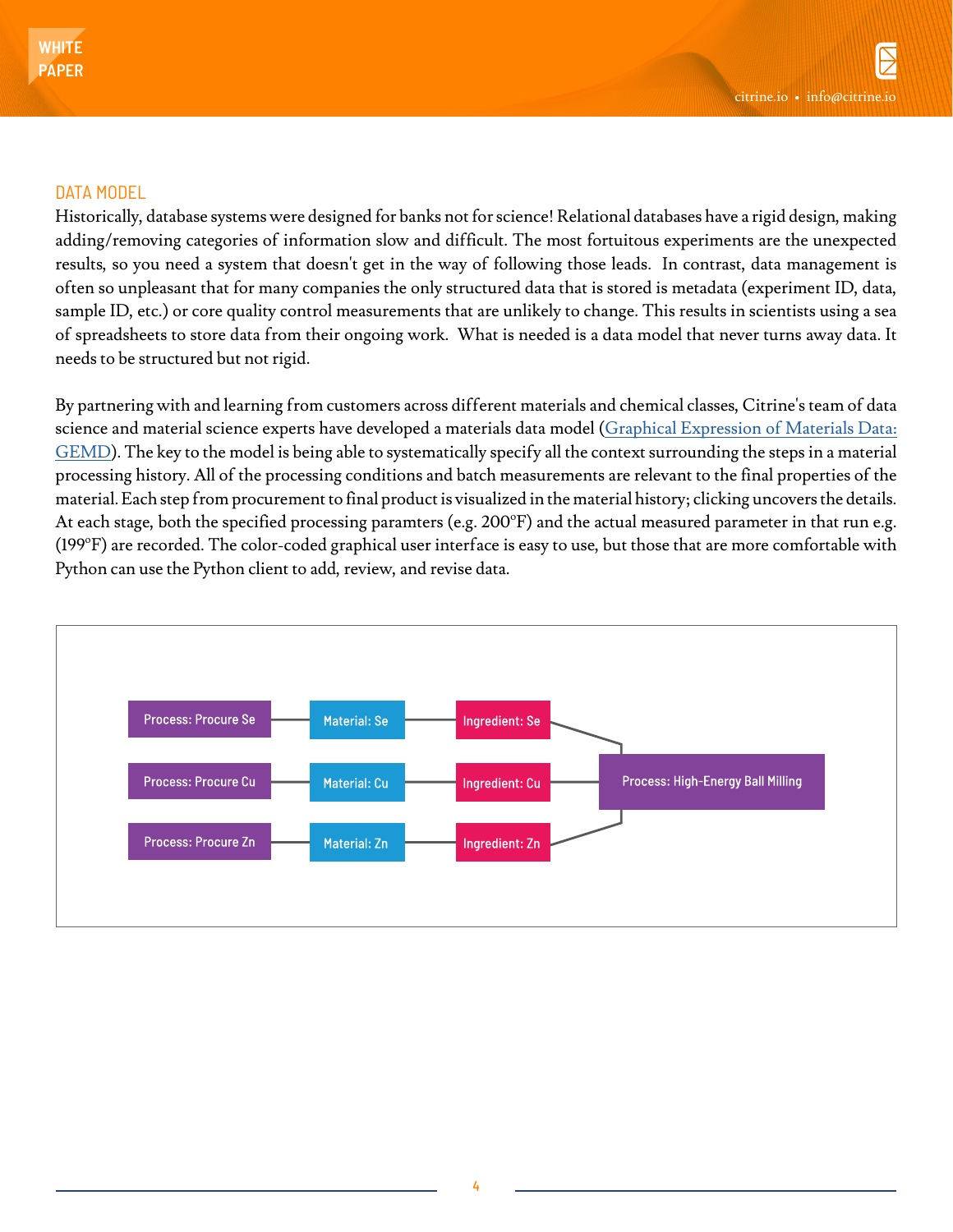#### DATA VISUALIZATION

Making the data easily interpretable by researchers leads to more actionable insights. In turn, this usefulness incentivizes the team to consistently manage their data to high standards, which of course leads to a virtuous circle. Citrine's Platform can not only enable simple comparisons of the properties of materials, but also:

- Visually display the chronology of a material, fostering natural understanding of how it came to be
- Gather similar parts of very different processing histories, comparing apples to apples even when dealing with very different end products
- Depict the probability of achieving properties using different materials



#### INTUITIVE USER INTERFACE AND TEMPLATING

Making data entry as easy as possible is important. This encourages researchers to add detailed context that is valuable for reuse of data across an organization without being burdened with constantly having to fill every little field. Citrine's Platform enables the quick creation of input forms and templates to ensure standardization.

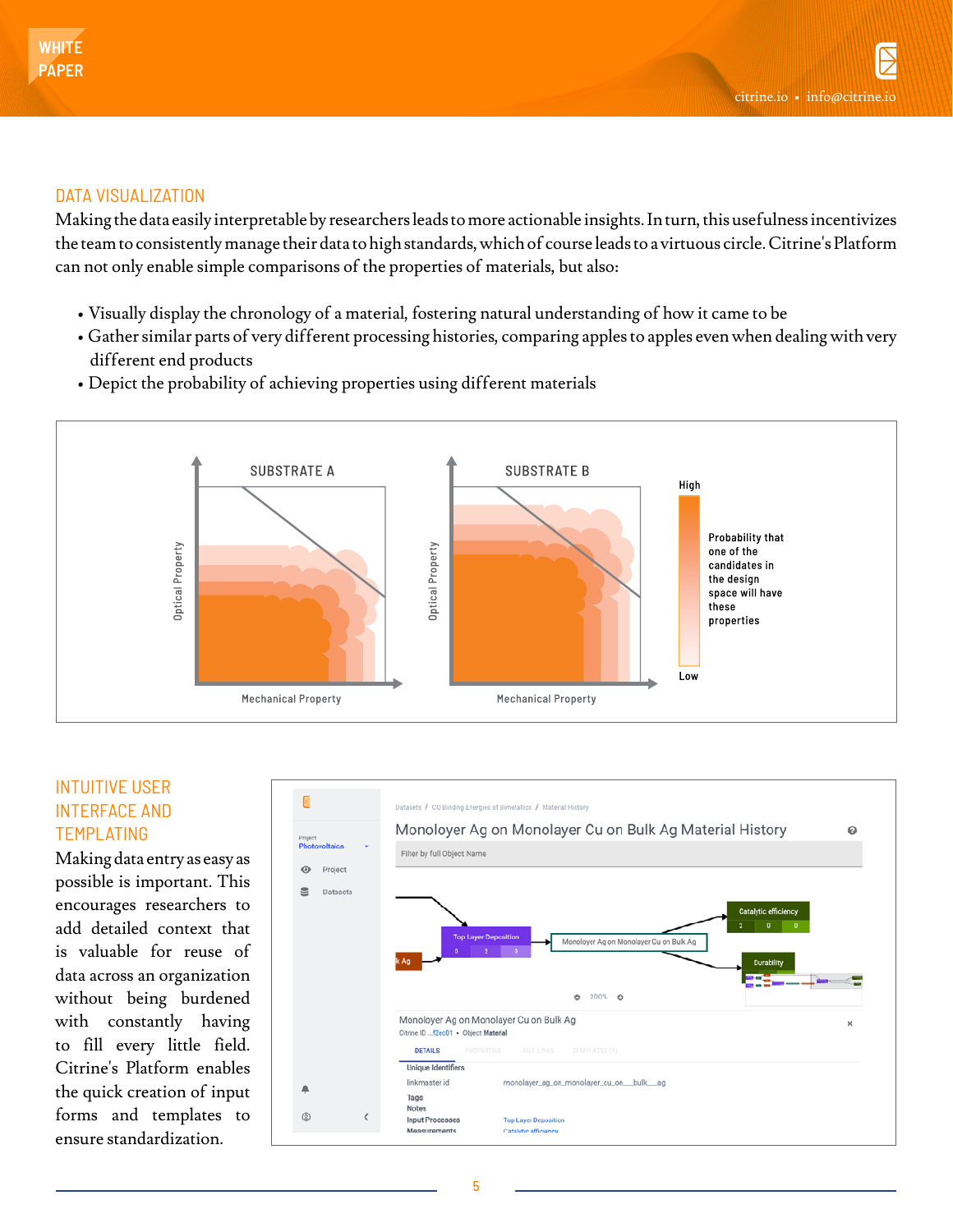#### USING THE LATEST DATA

By making sure that related data from different teams is linked, Citrine's Platform can help researchers to always have the latest information. Teams can use each other's data to improve their AI models.



# | SUMMARY

Smart and specialized data infrastructure is needed to support innovation in materials and chemicals. Data is the lifeblood of research and of modern AI tools used in research and development. The benefits of AI, such as optimized material properties, reduced costs, and increased customer responsiveness, are greater the more curated data you have available. Citrine has created a platform that works with teams to make data entry, curation, analysis, and visualization easy and powerful.

To find out more about Citrine's Platform, [contact us](https://citrine.io/contact/).